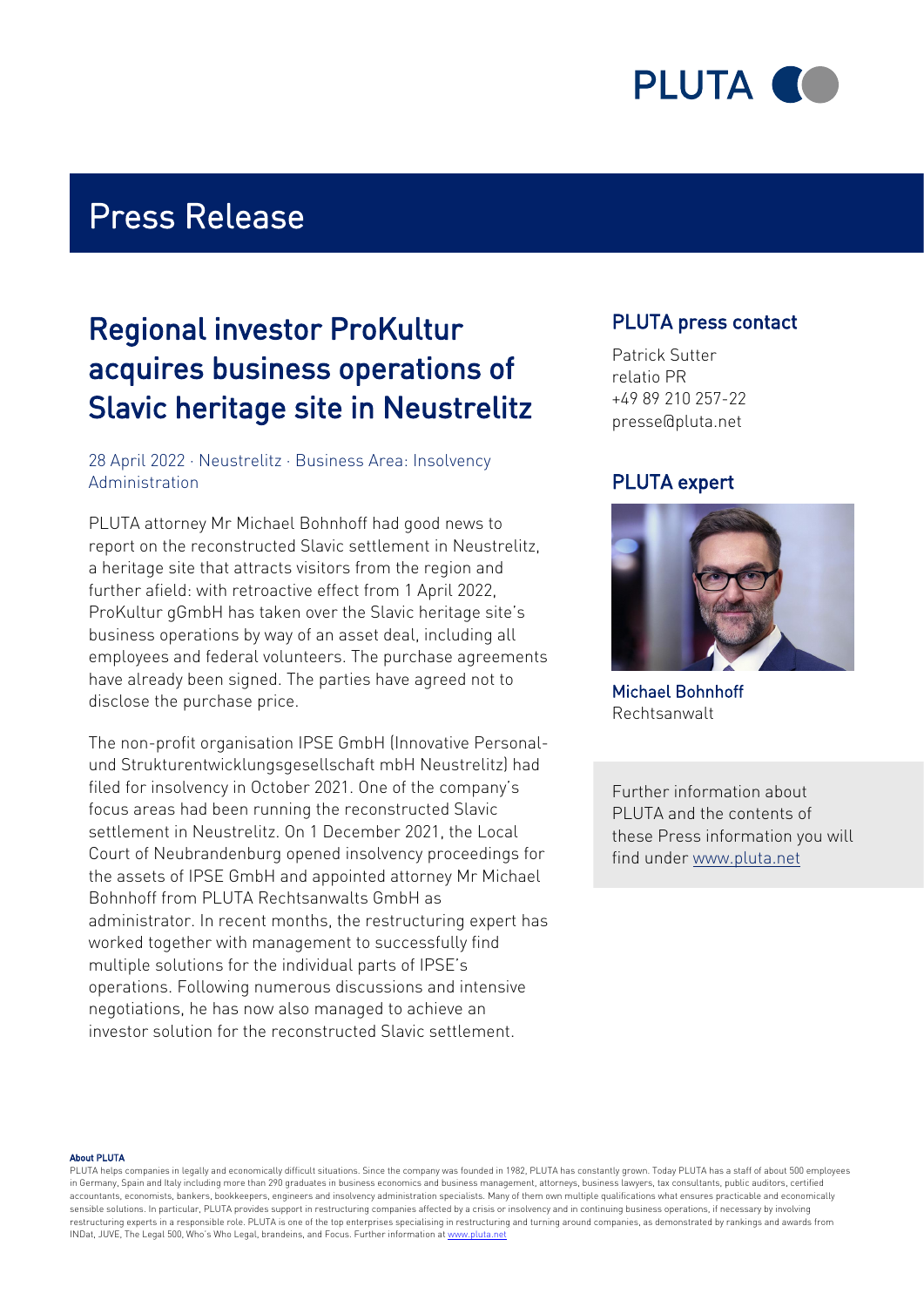

## Press Release

The investor will preserve the cultural heritage of the site, which is due to open on 1 May 2022. ProKultur gGmbH, a project operator and developer with extensive experience in employment promotion, is looking to strengthen the tourism offering in Neustrelitz.

Managing director Mr Werner Lehmann said, "I'm very pleased with the agreement we have achieved. I would especially like to thank Mr Michael Bohnhoff for his excellent negotiations and the Mayor, Mr Andreas Grund, who provided significant support for the solution." As a result, there will still be an experience for locals and tourists alike to enjoy at the Zierker See lake in the future. The reconstructed settlement is around 1.4 hectares in size. The site features numerous buildings and refuges of various designs built in the Slavic style. Mecklenburg-Western Pomerania was settled by Slavic tribes from the 7th century to the middle of the 12th century. To mark this period, the construction of the Slavic heritage site at Neustrelitz began in 1994. The themed festivals and activity days during the summer are a particular draw.

PLUTA attorney Mr Michael Bohnhoff welcomed the outcome, "The Slavic heritage site has a future. I am delighted that we have found this solution, which will preserve this tourist attraction. The settlement is very well positioned for the years ahead with this investor. I would especially like to thank all of the employees. They have shown great commitment at all times, even during the winter season."

IPSE GmbH was founded in 1993 as an employment entity and functioned as an instrument for mitigating the consequences of structural change following German

About PLUTA

PLUTA helps companies in legally and economically difficult situations. Since the company was founded in 1982, PLUTA has constantly grown. Today PLUTA has a staff of about 500 employees in Germany, Spain and Italy including more than 290 graduates in business economics and business management, attorneys, business lawyers, tax consultants, public auditors, certified accountants, economists, bankers, bookkeepers, engineers and insolvency administration specialists. Many of them own multiple qualifications what ensures practicable and economically sensible solutions. In particular, PLUTA provides support in restructuring companies affected by a crisis or insolvency and in continuing business operations, if necessary by involving restructuring experts in a responsible role. PLUTA is one of the top enterprises specialising in restructuring and turning around companies, as demonstrated by rankings and awards from INDat, JUVE, The Legal 500, Who's Who Legal, brandeins, and Focus. Further information at [www.pluta.net](https:/www.pluta.net/en)